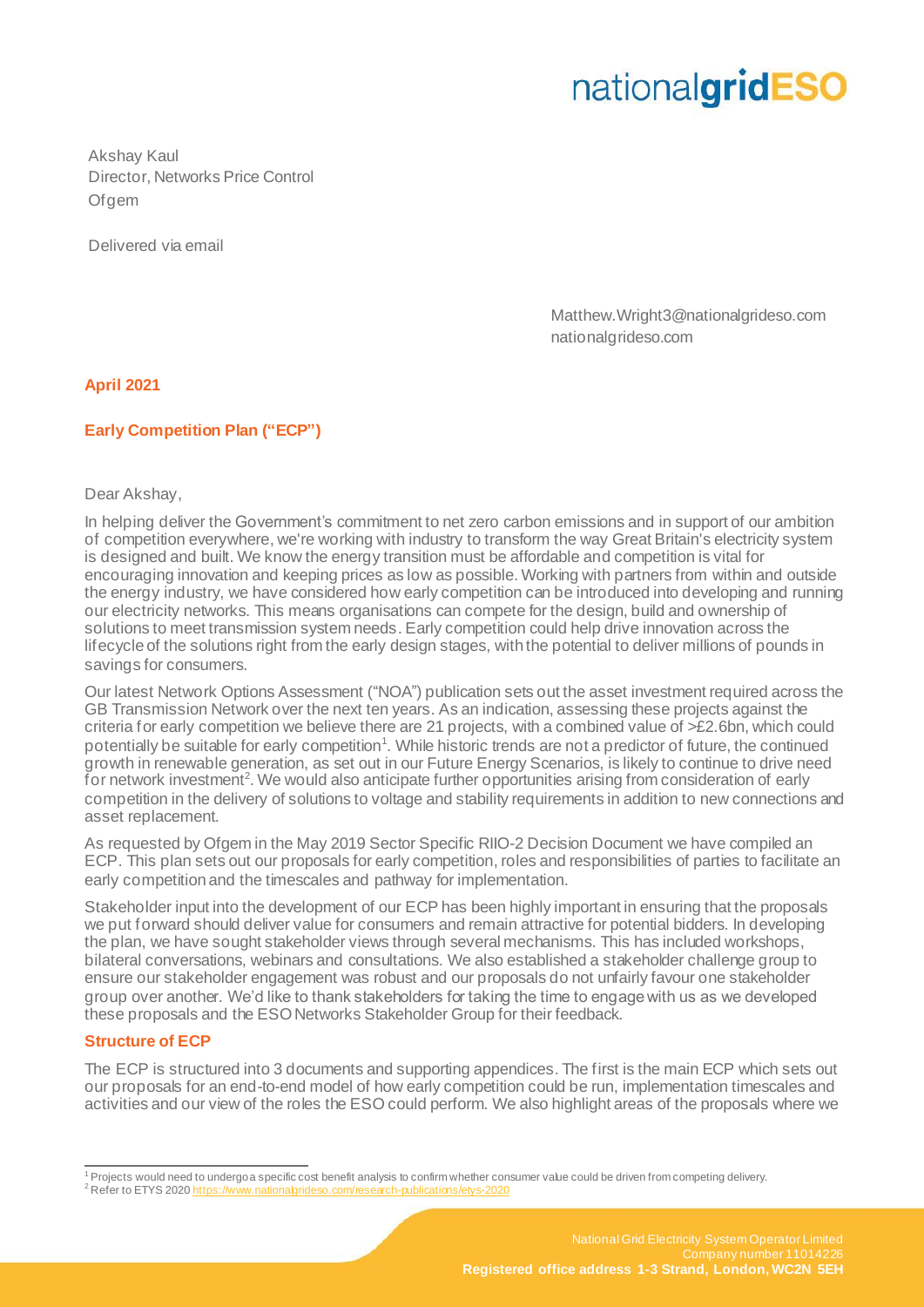have received differing stakeholder views and areas where challenges remain to be resolved but are best addressed in the implementation phase.

The second document, Developing the ECP, sets out our approach to stakeholder engagement throughout the development of the ECP. It also sets out our approach to governance and quality assurance, demonstrating that the proposals presented have been developed through an appropriate structured, transparent and collaborative process. This document is supported by a number of appendices which set out in greater detail our engagement approach, stakeholder feedback, (including the report from our stakeholder challenge group), and how we have acted on the feedback received.

The third document, ESO Role in Distribution, considers whether the model developed for transmission can be applied to, and whether there is a role for, the ESO in early competition in the distribution sector. Given the more conceptual nature of the ask on early competition in distribution we have included this as a separate high-level thought piece.

### **Summary of key challenges of implementing early competition**

The development of early competition is complex. Competing projects at an early stage in the project development lifecycle, whilst allowing greater scope for innovation, presents challenges with managing the inherent uncertainty associated with projects at this stage.

In developing our proposals, we have sought to achieve a balance between creating an attractive proposition and protecting consumers. Key to this is creating a tender process which is fair and transparent. Achieving this will require appropriate management of perceived and real conflicts of interest of parties involved in running and facilitating early competitions, along with appropriate allocation of risks. We see a number of key challenges in implementing early competition, which will need to continue to be addressed as work moves forward in this space. These are:

- **The involvement of incumbent TOs in the competitive process** this includes whether incumbent TOs are allowed to compete and if so, how potential conflicts of interest with their role in network planning can be managed. This is one of the key areas of our proposals where stakeholder views are wide ranging. Our proposals are for TOs to compete on the same basis as any other party for the same Tender Revenue Stream. With regard to conflict mitigation we had proposed that mechanisms similar to those Ofgem set out as being required for the introduction of late competition in  $2016<sup>3</sup>$  would be proportionate. However, noting some stakeholder concerns and following publication of Ofgem's Review of GB System Operation we now believe it is appropriate to consider the roles of the ESO and TOs in network planning in the broader context of BEIS consultation on institutional arrangements
- **Ensuring tender process and contract/licence fairness for network and non-network solutions** part of the driver for early competition is the ability to attract a wider range of innovative solutions, considering both network (those that fulfil the definition of electricity transmission) and non-network solutions. Bidders would win either a contract or an electricity transmission licence from an early competition depending whether they are respectively a non-network or network solution. Licences allow for greater recourse actions in the event that solutions fail to deliver at any point post tender award. Further, due to differences in the types of solution, some conditions which are prevalent in a transmission licence may not be appropriate to a contracted solution. If early competition is implemented careful consideration to the development of CATO licences and early competition contracts will be required to ensure that appropriate and fair measures are applied to each potential type of solution provider
- **Ensuring post preliminary works cost assessment methodology, adjustment cap and performance bonds are viable** – we have recommended these as part of our proposals to retain competitive pressure and protect consumers. As solutions are being competed at a concept design stage there are significant uncertainties inherent at the early stages of the project lifecycle. To avoid excessive risk being priced into the bids (and consequently not delivering consumer value) we are proposing a post preliminary works cost assessment process to allow for some cost change for events which could not have reasonably been foreseen. However, to protect consumers we are also proposing a cap to this adjustment in order to ensure that bidders properly consider risk mitigation ahead of bidding. Stakeholders have expressed concerns on the cap and size of performance bond. We have modified our proposals in response to the feedback however, these would need to be considered further during any implementation phase as to

<sup>&</sup>lt;sup>3</sup> Extending competition in electricity transmission: Decision on criteria, pre-tender and conflict mitigation arrangements: https://www.ofgem.gov.uk/system/files/docs/2016/11/ecit\_november\_2016\_decision.pdf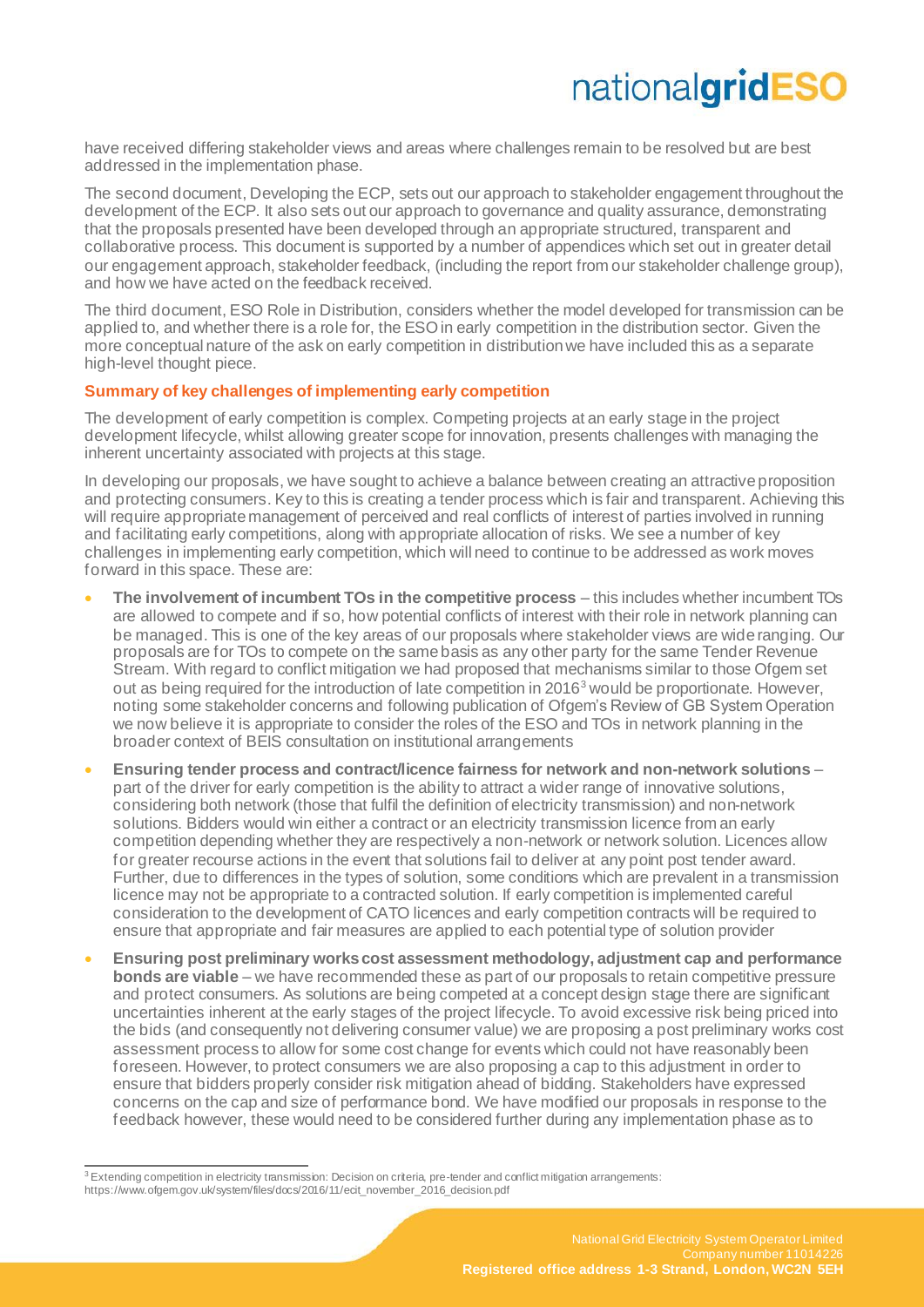what an appropriate level is to provide additional consumer protection without making the competition unattractive

• **Development of bespoke procurement legislation** – given the nature of the competition and the proposed post tender cost assessment process, early competition, whilst adhering to the principles of Utilities Contract Regulations (UCR) would not be compliant with all the requirements of the UCR. Specific procurement regulations would be required, as is the case for OFTO competition. These are not yet drafted. The content of this legislation will have an impact on the roles and responsibilities of parties facilitating early competition and in particular on the Procurement Body.

#### **Summary of the state of the market**

The state of the market for early competition is driven by a number of dimensions. We undertook a high-level assessment of potential investor pools that could be interested in participating in the early competition. The assessment was based on existing market insight and stakeholder engagements. Overall, projects based on Public Private Partnership ("PPP") models such as OFTOs and existing private finance infrastructure assets across sectors, are able to attract a strong pool of bidders due to the maturity of the asset class. These assets have standardised tender and contractual arrangements set in place. The NOA high voltage and stability pathfinder projects were also able to attract a large number of bidders (each attracting 8 and 10 bidders in the bidding process). While there is a strong appetite to invest in the UK infrastructure assets, the technical and project specific risk characteristics of a given project will have a material impact on its attractiveness and determine willingness by different types of investors to participate in the relevant procurement. For instance, the market engagements completed to date for various DPC projects in the water sector (which have some similarity to the CATO model) have shown a strong stakeholder interest in the near-term horizon projects. However, many of the commercial details for DPC are still to be developed. The balance of risk and reward would drive bidder appetite to participate in the competition and their willingness to put resources and capital at risk. It is expected that bidders will look at key issues and risks such as bidding costs, project complexity and available lead time to assess whether the potential return, benefits and probability of winning a project under the early competition will outweigh potential costs arising from the risks occurring.

#### **Recommendation on whether to implement early competition**

Given a general rule of thumb that approximately 75% of a project's costs are set in the initial concept design phase there is significant scope for driving consumer value from early competition. As an example, offshore competition – a form of very late competition conducted once assets are already constructed - has delivered between 19-23% consumer savings<sup>4</sup>. Ofgem estimated potential savings of 4-19% from a late CATO SPV model[. A 2019 report](https://www.brattle.com/news-and-knowledge/news/report-by-brattle-economists-discusses-the-benefits-of-competitive-transmission)<sup>5</sup> found that in the US cost savings from competition averaged 20-30% compared to the initial price.

Early competitions as set out in our proposals is estimated to be in the region of  $£4.8$ m to  $£6.3$ m to implement. The cost of running competitions in part will vary with the project size and complexity, but with a portion of the cost being fixed regardless of size. For a £250m project we estimate the cost to run a tender of between £4m – £5.75m (1.6% to 2.3% of project value). We would expect the cost of initial tenders to be higher than for subsequent ones as the process matures and efficiencies are delivered. Taking projects out of the annual NOA process may however lead to inefficiencies. This stems from the ability of the TO in the NOA process to evolve the solution year on year based on the changing needs. While projects taken through a competitive delivery process would undergo a periodic assessment to ensure they are still delivering consumer value, the need they are seeking to address is fixed at the tendering point which could be earlier than the current NOA proceed signal. Consideration also needs to be made to the impact of increasing the number of onshore TOs on the efficacy of coordination.

Taking into account some of the limitations of running a competitive process, based on the type of projects we see being suitable for early competition and the costs to run it, our view at this time is that the introduction of early competition does appear to be in the interests of consumers. Further consideration however is required from Ofgem as to whether the limitations of introducing competition would, in the longer term, outweigh the potential benefits.

<sup>&</sup>lt;sup>4</sup> Evaluation of OFTO Tender Round 2 and 3 Benefits (https://www.ofgem.gov.uk/ofgem-publications/99546)

<sup>5</sup> https://www.brattle.com/news-and-knowledge/news/report-by-brattle-economists-discusses-the-benefits-of-competitive-transmission